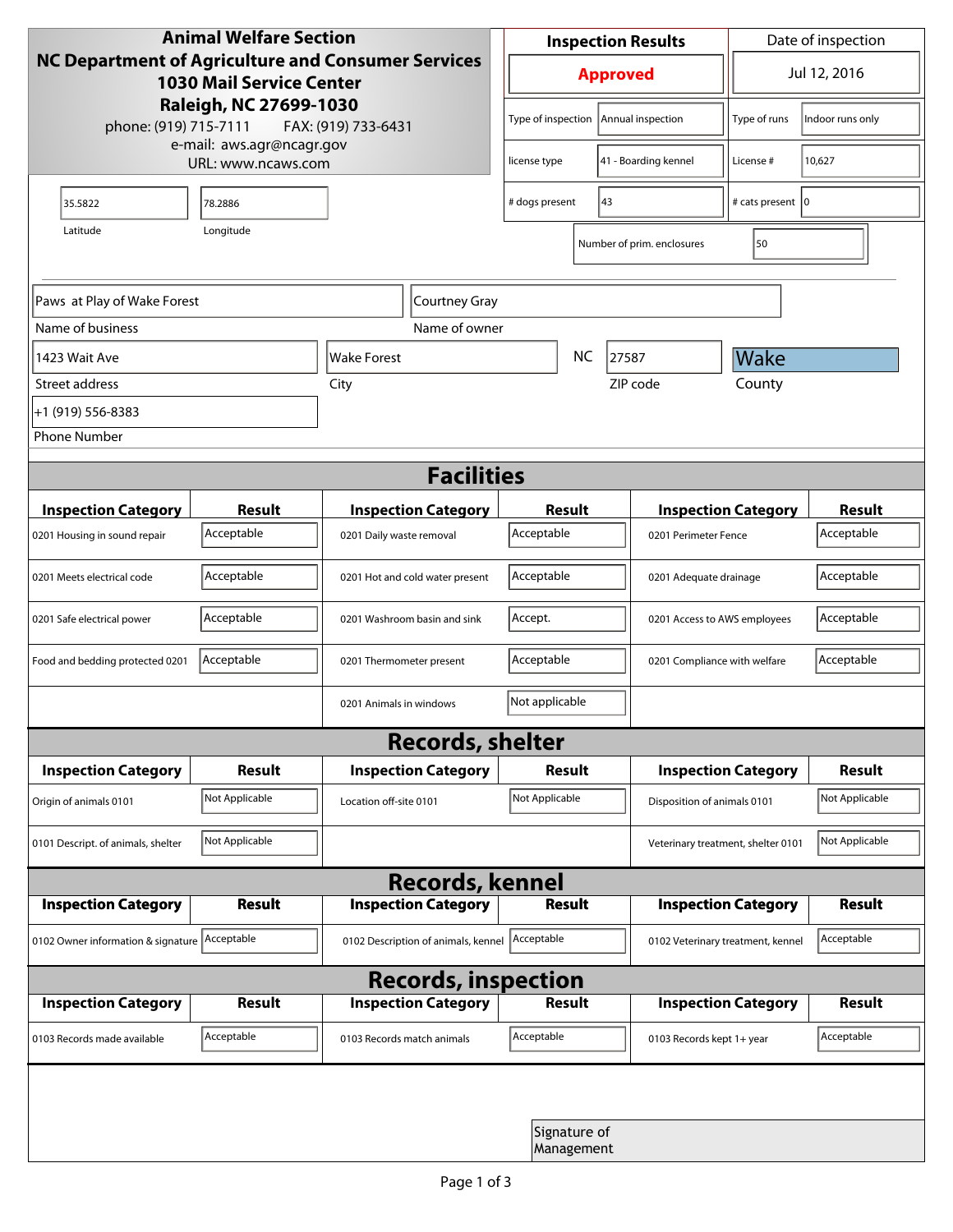| <b>Animal Welfare Section, NCDA&amp;CS</b>                  |                |                                    | Date of inspection<br><b>Inspection Results</b> |                                     |  |                |  |  |
|-------------------------------------------------------------|----------------|------------------------------------|-------------------------------------------------|-------------------------------------|--|----------------|--|--|
| Inspection Report, continued                                |                |                                    | <b>Approved</b>                                 |                                     |  | Jul 12, 2016   |  |  |
|                                                             |                |                                    |                                                 |                                     |  | <b>NC</b>      |  |  |
| Paws at Play of Wake Forest                                 |                | <b>Courtney Gray</b>               | <b>Wake Forest</b>                              |                                     |  |                |  |  |
| <b>Indoor facilities</b>                                    |                |                                    |                                                 |                                     |  |                |  |  |
| <b>Inspection Category</b>                                  | Result         | <b>Inspection Category</b>         | Result                                          | <b>Inspection Category</b>          |  | <b>Result</b>  |  |  |
| 0202 Ambient temperature, indoor                            | Acceptable     | 0202 Ventilation, indoor           | Acceptable                                      | Acceptable<br>0202 Lighting, indoor |  |                |  |  |
| 0202 Imperv./Sanitary surf., indoor                         | Acceptable     | 0202 Drainage, indoor              | Acceptable                                      |                                     |  |                |  |  |
| <b>Outdoor facilities</b>                                   |                |                                    |                                                 |                                     |  |                |  |  |
| <b>Inspection Category</b>                                  | <b>Result</b>  | <b>Inspection Category</b>         | Result                                          | <b>Inspection Category</b>          |  | <b>Result</b>  |  |  |
| 0203 Impervious surfaces, outdoor                           | Acceptable     | 0203 Housing, 1 per animal         | Acceptable                                      | 0203 Protection from elements       |  | Acceptable     |  |  |
| 0203 Owner advised, outdoor                                 | Acceptable     | 0203 Drainage, outdoor             | Acceptable                                      |                                     |  |                |  |  |
| <b>Primary enclosures</b>                                   |                |                                    |                                                 |                                     |  |                |  |  |
| <b>Inspection Category</b>                                  | <b>Result</b>  | <b>Inspection Category</b>         | Result                                          | <b>Inspection Category</b>          |  | <b>Result</b>  |  |  |
| 0204 Drainage prev. cross contam.                           | Acceptable     | 0204 Fence height >= 5 feet        | Acceptable                                      | 0204 1:10 ratio, person: human      |  | Acceptable     |  |  |
| 0204 Surf. impervious to moisture                           | Acceptable     | 0204 Enclosure is escape proof     | Acceptable                                      | 0204 Cats, $>=$ 4 sq. ft. / adult   |  | Acceptable     |  |  |
| 0204 Prevent contact with wood                              | Acceptable     | 0204 Solid resting surface         | Acceptable                                      | 0204 Cats, $<= 12$ / enclosure      |  | Acceptable     |  |  |
| 0204 Enclosures in sound repair                             | Not Acceptable | 0204 Cats, raised resting surface  | Acceptable                                      | 0204 Cats, 1 litter pan / 3 adults  |  | Acceptable     |  |  |
| 0204 Size of enclosure                                      | Acceptable     | 0204 Dogs, supervision if > 4      | Acceptable                                      |                                     |  |                |  |  |
| Feeding                                                     |                |                                    |                                                 |                                     |  |                |  |  |
| <b>Inspection Category</b>                                  | <b>Result</b>  | <b>Inspection Category</b>         | <b>Result</b>                                   | <b>Inspection Category</b>          |  | <b>Result</b>  |  |  |
| 0205 Feeding, 1x / day, adult                               | Acceptable     | 0205 Feeding, 1 bowl / adult       | Acceptable                                      | 0205 Feeding, commercial food       |  | Acceptable     |  |  |
| 0205 Feeding, bowl in good repair                           | Acceptable     | 0205 Feeding, quality food         | Acceptable                                      | 0205 Feeding, bowl is protected     |  | Acceptable     |  |  |
| 0205 Feeding, 2x / day, young                               | Acceptable     |                                    |                                                 |                                     |  |                |  |  |
| <b>Watering</b>                                             |                |                                    |                                                 |                                     |  |                |  |  |
| <b>Inspection Category</b>                                  | <b>Result</b>  | <b>Inspection Category</b>         | <b>Result</b>                                   |                                     |  |                |  |  |
| 0206 Watering, continuous access                            | Acceptable     | 0206 Watering, bowl in good repair | Acceptable                                      |                                     |  |                |  |  |
| <b>Sanitation/Employees/Classification &amp; Separation</b> |                |                                    |                                                 |                                     |  |                |  |  |
| <b>Inspection Category</b>                                  | <b>Result</b>  | <b>Inspection Category</b>         | <b>Result</b>                                   | <b>Inspection Category</b>          |  | <b>Result</b>  |  |  |
| 0207 Waste removal 2x / day                                 | Acceptable     | 0207 Grounds overgrown             | Acceptable                                      | 0207 Young given social interact.   |  | Not Applicable |  |  |
| 0207 Animals removed while clean                            | Acceptable     | 0207 Pest Control                  | Acceptable                                      | 0207 Species separated              |  | Acceptable     |  |  |
|                                                             |                |                                    | Signature of<br>Management                      |                                     |  |                |  |  |